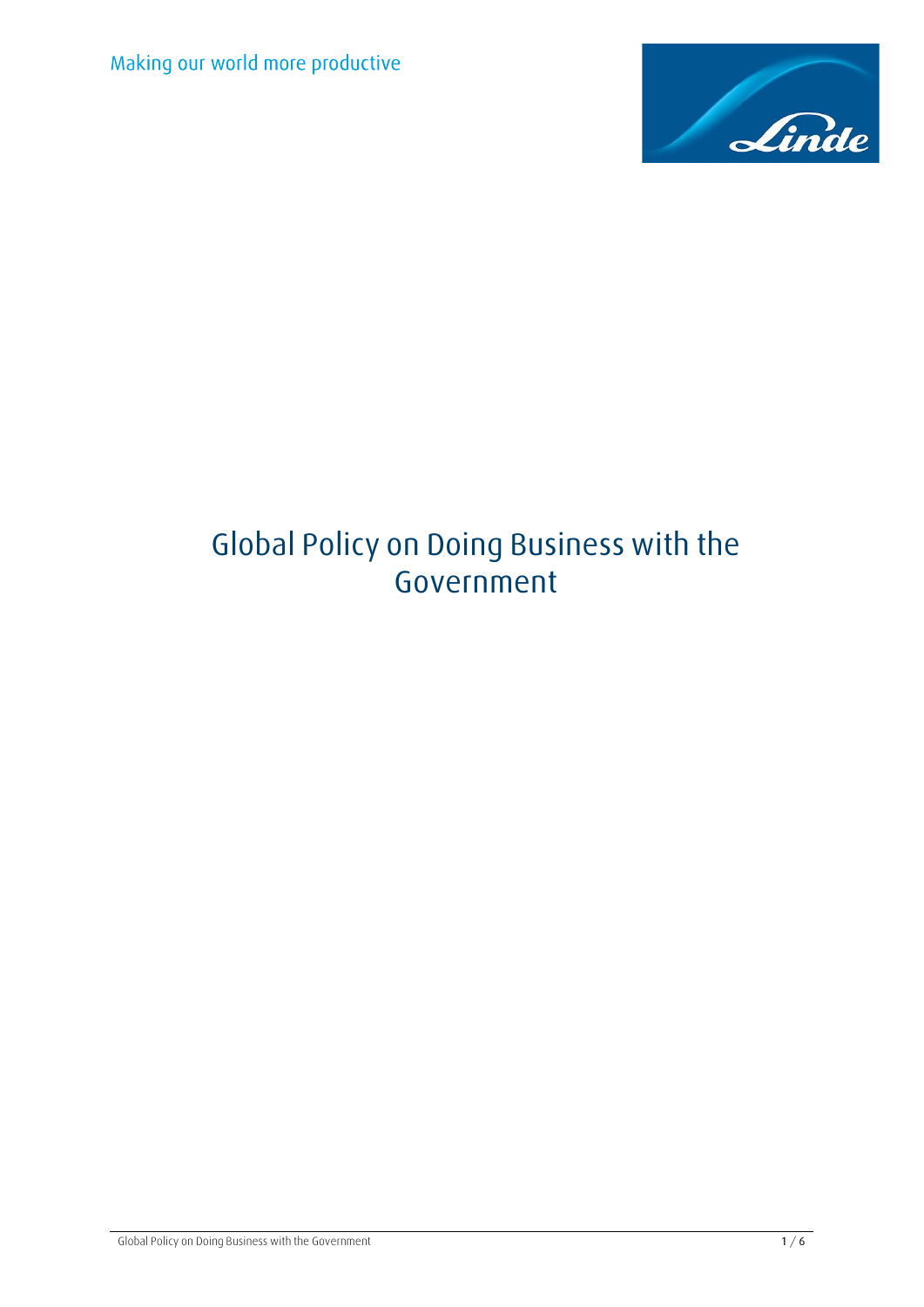

## **Table of Contents**

|              | Overview                                                      | 3  |
|--------------|---------------------------------------------------------------|----|
| $\mathbf{H}$ | Standards of Conduct in Government Transactions               | 3  |
| Ш            | Centralized Government Bid Review Process                     | 4  |
| IV           | <b>Effective Date</b>                                         | 5  |
| V            | Questions or Additional Information                           | 5. |
|              | Appendix: 10 Takeaways for Doing Business with the Government |    |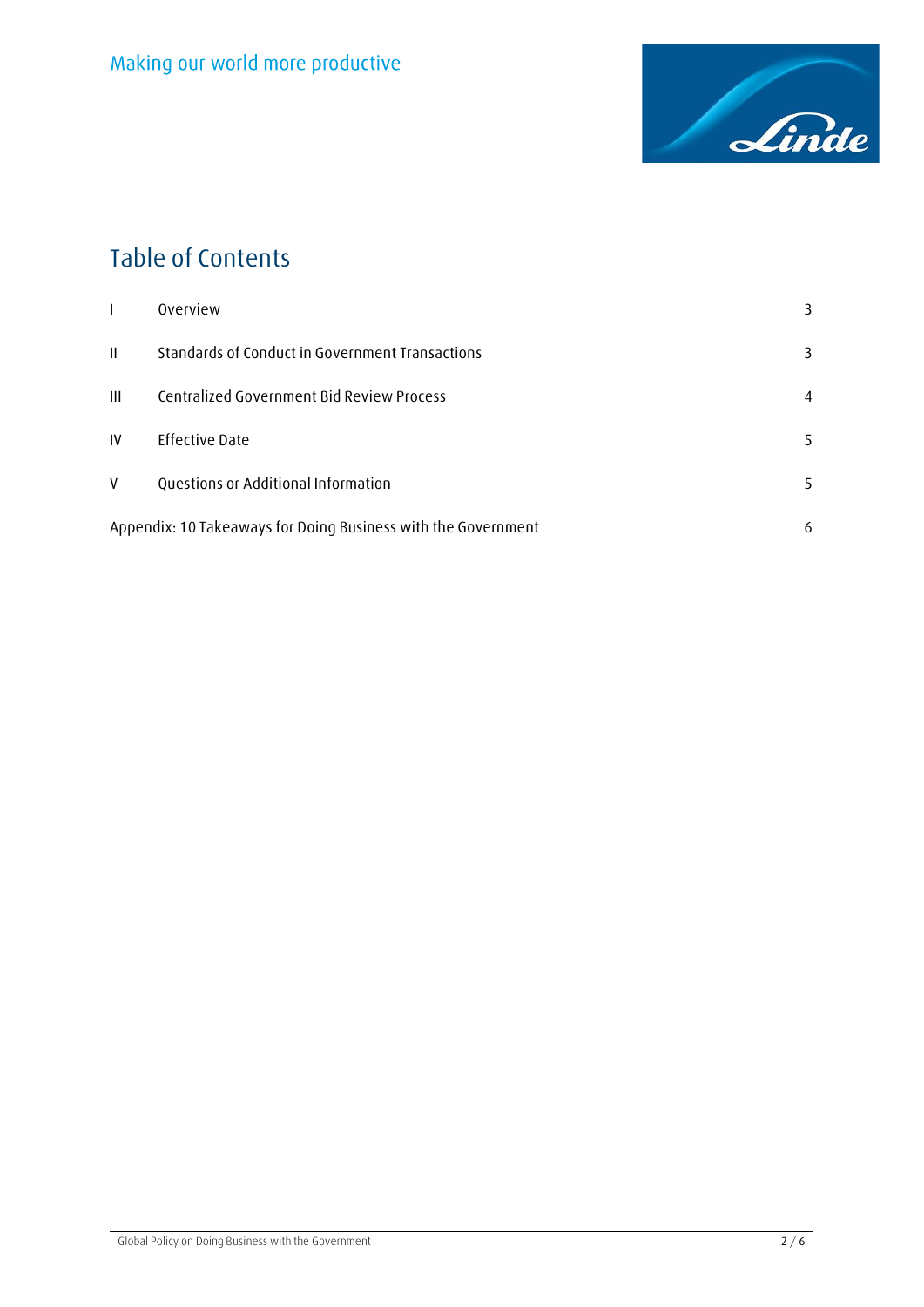

### <span id="page-2-0"></span>**I Overview**

Linde businesses engage in business relationships with many national governments and their subdivisions such as states, provinces and municipalities, and with companies owned or controlled by governments (collectively "Government"). It is an essential element of Linde's *Code of Business Integrity* that full compliance with Government contracting requirements be maintained wherever Linde does such business.

This *Global Policy on Doing Business with the Government* ("Policy") is intended to provide Linde Employees, which includes employees, directors and officers, with an understanding of compliance with Government bidding and contracting. It also outlines a procedure for dealing with Government contracts. However, if you have any concern about whether any conduct complies with Linde's standards, you should promptly discuss these questions with your manager, your assigned legal counsel or your compliance officer.

Penalties for non-compliance with government contracting requirements can include criminal and civil penalties for employees and Linde.

Non-compliance can also result in Linde being prohibited from doing future business with the Government and harm to Linde's reputation with its customers, shareholders and the public at large. The consequences for a Linde Employee who fails to comply with Government contracting compliance may include disciplinary action up to and including termination of employment.

When working on Government transactions, it is very important to stay vigilant in avoiding not only actual violations of laws, regulations or Linde policies, but also any appearance of impropriety.

### <span id="page-2-1"></span>**II Standards of Conduct in Government Transactions**

Linde Employees and others who are working on behalf of Linde businesses must adhere to the following standards of conduct with respect to all transactions with any Government.

#### **Be truthful and accurate in all communications and other dealings with the Government:**

- A false statement to the Government can lead to criminal penalties and cause damage to Linde's reputation.
- Violation of Government requirements can lead to disqualification from participation in future Government contracts as well as civil and criminal penalties. Linde Employees can be held personally liable.
- Treat every Government contact as sensitive. Notify your assigned legal counsel immediately if you are notified by the Government of a possible lapse in the performance of the respective contract.
- Government contracts typically have strict accounting standards. Make sure that the proper Linde financial resources are used to confirm that all representations are accurate, and standards are being met.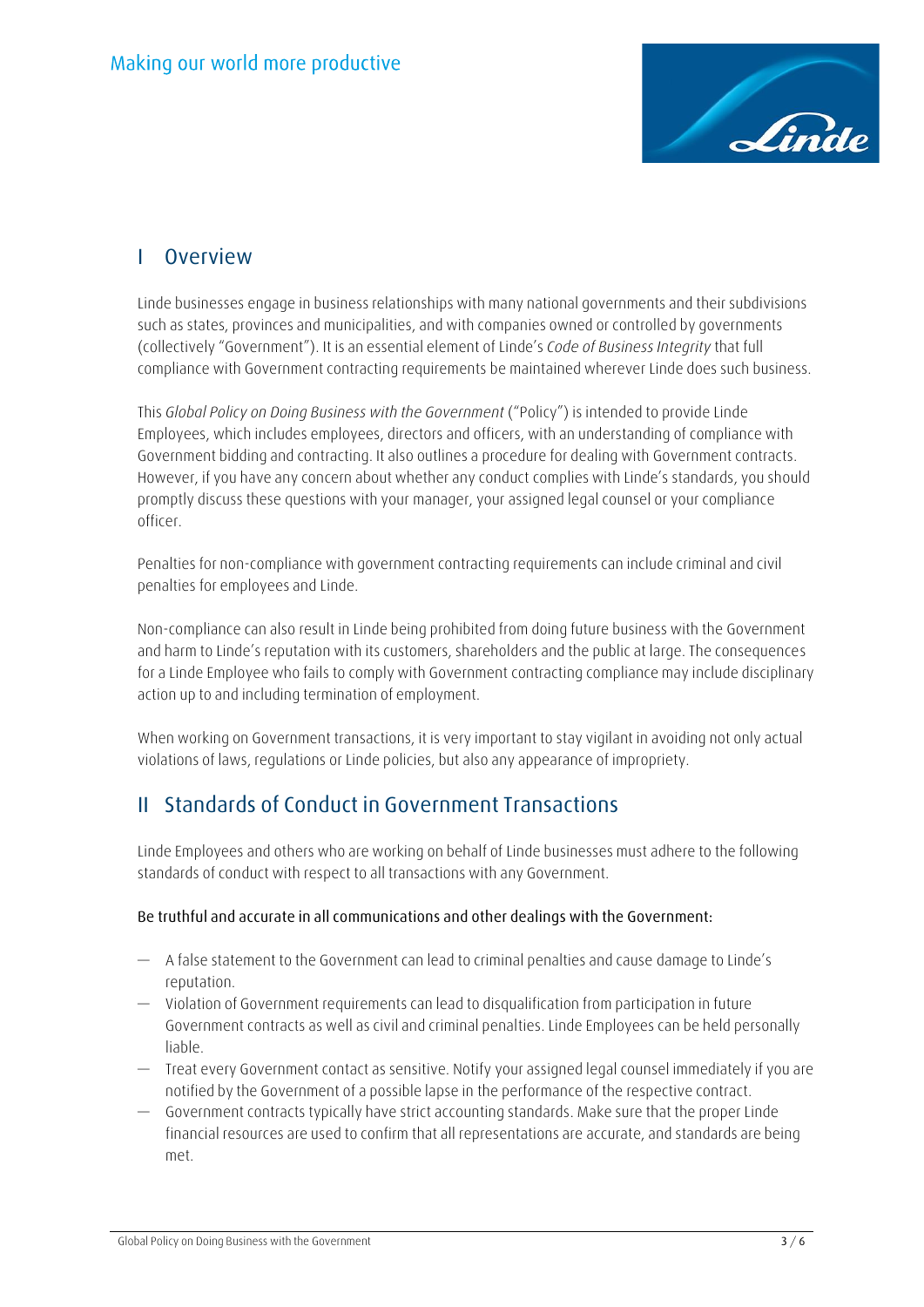

#### **Be sure to follow proper procedure for the review of all Government bids, purchase orders and contracts, including a legal review:**

- Consult the person appointed by the business management to manage contracts with the Government (the "Government Contracts Contact") and your assigned legal counsel if you have any questions or concerns about proper documents or procedures for participating in bids or transactions with the Government.
- Ensure you have all the properly signed documents before you start delivering any service or product.
- If you have any questions about how you should interpret a Government contract's terms and conditions, you should consult your assigned legal counsel.
- Coordinate all Government contract changes and price changes in advance with the designated Government Contracts Contact for your business or your assigned legal counsel.

#### **Be very attentive to what you are certifying when you sign a Government contract – whether in hardcopy or online:**

- If you intend to sign the contract yourself, you should first confirm that you have the authority to do so.
- An online certification can bind Linde as effectively as a hardcopy certification.

#### **Do not unduly influence Government employees:**

- Never discuss employment opportunities at Linde with Government employees, as it might be interpreted as an attempt to confer a benefit to the Government employee.
- Providing any gifts or entertainment to or, for the benefit of, any Government employee is only possible in exceptional circumstances. As we do not seek to improperly influence a Government employee to obtain or retain business or an advantage in business, we do not offer any gifts or entertainment when negotiating a contract or participating in a Government bid process (refer to the *Global Gifts & Entertainment Policy* and *Global Healthcare Compliance Guide*).
- Never make any improper payments. An improper payment is any offer or promise to give anything of value to any Government employee with the intent to influence administrative action or to otherwise obtain an improper advantage. An improper payment is improper, whether offered by a Linde employee or by a third party acting on behalf of Linde. Refer to the *Global Anti-Bribery & Anti-Corruption Compliance Policy* and the *Global Policy for the Engagement of Service Providers*.

### <span id="page-3-0"></span>**III Centralized Government Bid Review Process**

In order to maximize compliance in transactions with the Government, each business unit and/or area doing business with the Government shall establish a centralized Government bid review process, as follows:

— All phases of any Government bid submitted by any business unit and/or area must be coordinated with the Linde employees who have been designated as the Government Contracts Contact for the business unit and/or area.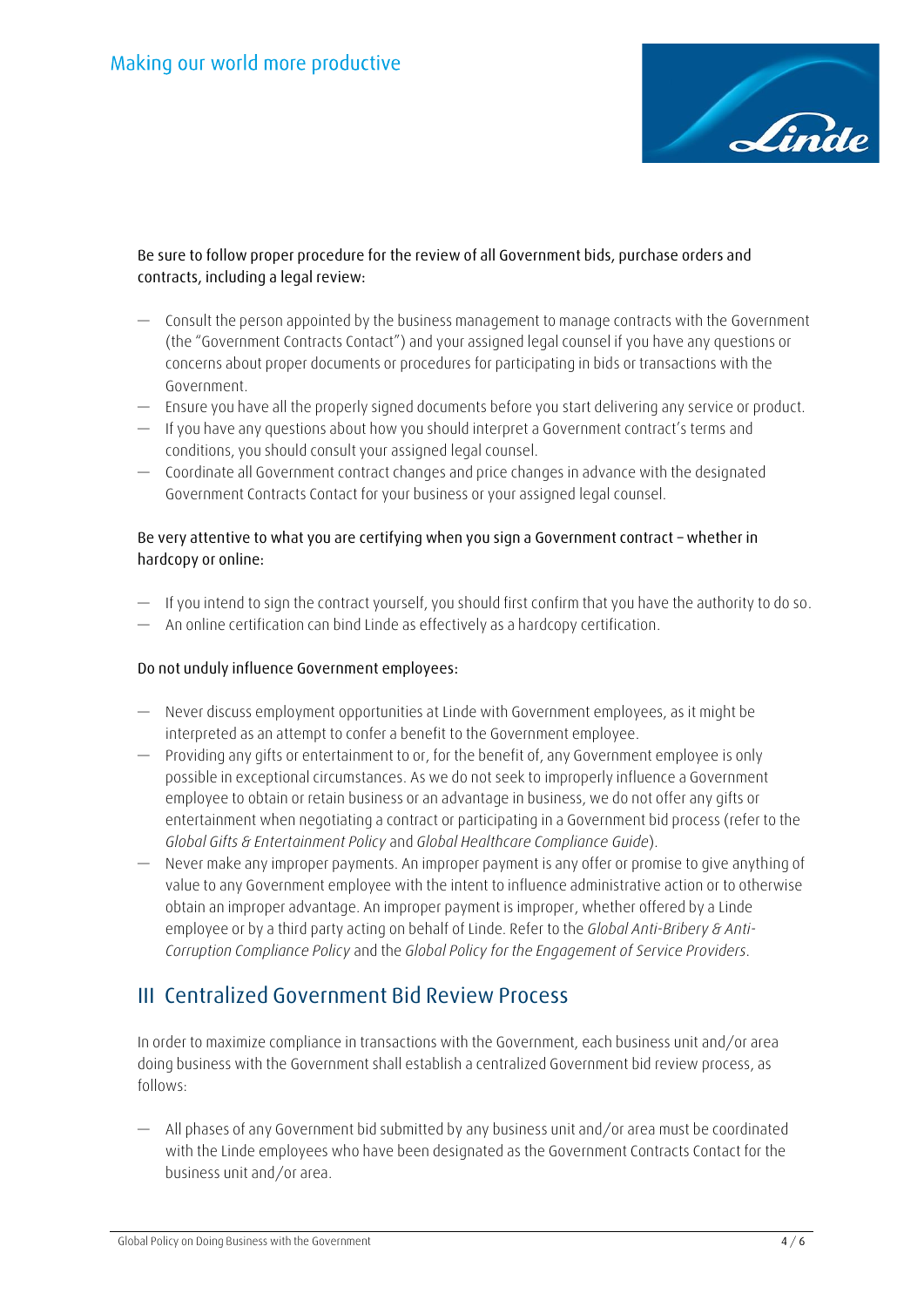

- Each business unit and/or area shall ensure that it has proper financial and accounting resources with the skill sets necessary to comply with applicable Government accounting standards.
- Each business unit and/or area may designate a limited number of business personnel who can authorize and submit bids for Government contracts.
- Each business unit and/or area must maintain a list of individuals who are approved for executing Government contracts and this list must be approved by the business unit's business leader.
- Before submitting any Government bid, each business unit and/or area must obtain prior legal review, consistent with any procedures established by the Global Law Department.
- All elements of the process of preparing and submitting each bid must be documented.
- All contract changes modifications, scope changes, amendments, delays and contract extensions are exceptional and subject to local laws. You must obtain properly authorized written consent from the appropriate Government representatives before such changes are made or implemented.

Government contracting requires heightened awareness and strict compliance is required:

- Non-fulfillment may be the basis for breach of contract, contract penalties, and/or exclusion to participate in Government bids.
- Failure to comply with the strict terms of the signed contract (including unauthorized implementation of price increases, surcharges, and others) may be the basis for breach of contract claims, contract penalties and/or exclusion to participate in Government bids.
- Improper billing may also be the basis for fraud claims.

### <span id="page-4-0"></span>**IV Effective Date**

This Policy is in effect as of April 2021.

### <span id="page-4-1"></span>**V Questions or Additional Information**

Should you have questions regarding this Policy, direct inquiries to your Government Contracts Contact, legal counsel or compliance officer.